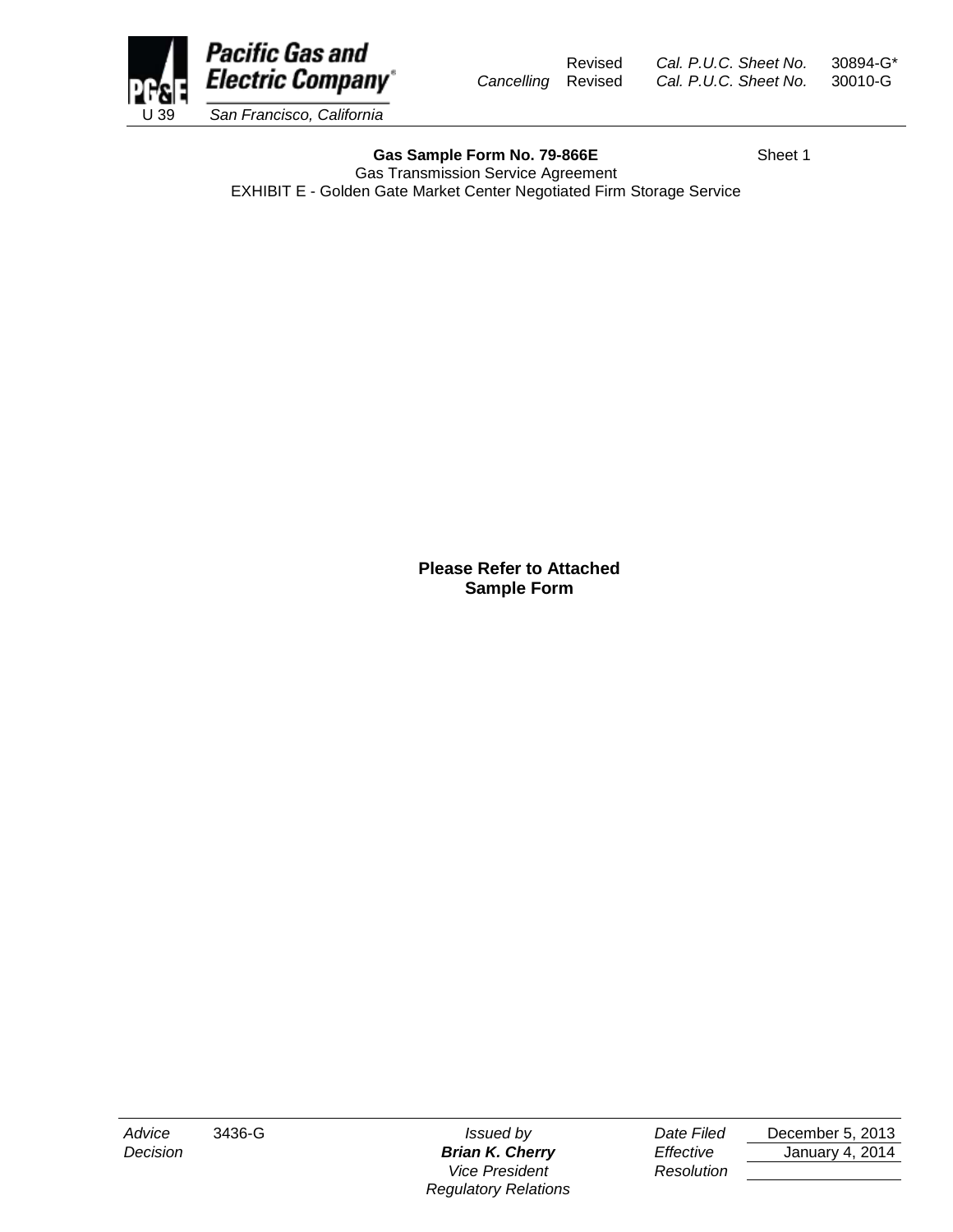EXHIBIT: GAS TRANSMISSION SERVICE AGREEMENT: CUSTOMER NAME:



## **GAS TRANSMISSION SERVICE AGREEMENT**

# **EXHIBIT E GOLDEN GATE MARKET CENTER NEGOTIATED FIRM STORAGE SERVICE**

Customer must execute or previously have executed a currently effective Gas Transmission Service Agreement (GTSA) and Electronic Commerce System User Agreement (ECS) with PG&E before this Exhibit has any legal effect. Once executed, this Exhibit shall be made a part of and be subject to all the terms and conditions of the GTSA executed by and between PG&E and Customer, and service hereunder shall be rendered in accordance with the terms of Schedule G-NFS – Negotiated Firm Storage Service, or superseding rate schedule(s), and all applicable PG&E gas Rules in effect during the term of this Exhibit.

### APPLICABLE RATE SCHEDULE: G-NFS

TOTAL RESERVATION QUANITY:

| Inventory:  | D <sub>th</sub> | TERM: |    |
|-------------|-----------------|-------|----|
| Injection:  | Dth/day         | TERM: |    |
| Withdrawal: | Dth/day         | TERM: | tη |

NEGOTIATED RATES:

NOMINATIONS: Nominations must be made and Customer must give PG&E notice as required in gas Rule 21 for use of this service.

#### TRANSPORTATION:

Customer understands that this Exhibit applies only to the storage of natural gas. Customer must make separate arrangements for gas transportation services to and from PG&E storage facilities.

Negotiated storage contract will not require submission to the CPUC for approval. Unless otherwise provided in the applicable GTSA, or exhibit thereto, the application of this requirement under General Order 96-B is waived by the CPUC.

 $1$  Dth=Decatherm  $\overline{\phantom{a}}$ 

Automated Document – Preliminary Statement Part A Page **1** of **2**